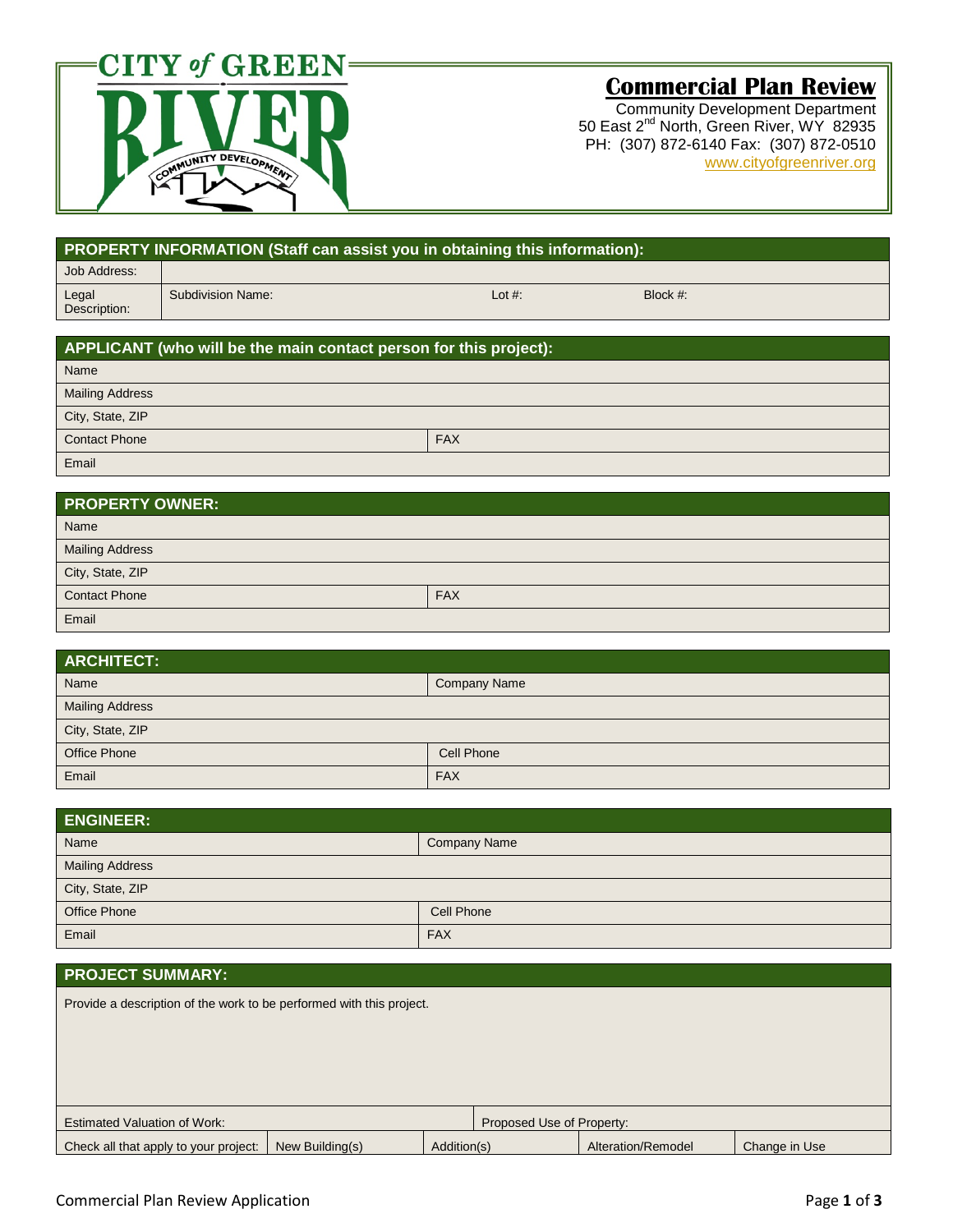| <b>TYPE OF CONSTRUCTION:</b>          |           |                        |                                            |                    |                |  |  |  |  |
|---------------------------------------|-----------|------------------------|--------------------------------------------|--------------------|----------------|--|--|--|--|
| $I-A$<br>$I-B$                        | $II-A$    | $II-B$<br>$III -$<br>A | $III-B$                                    | $IV-$<br><b>HT</b> | $V-B$<br>$V-A$ |  |  |  |  |
| <b>OCCUPANCY TYPE:</b>                |           |                        |                                            |                    |                |  |  |  |  |
| Assembly                              | Group A-1 | Group A-2              | Group A-3                                  | Group A-4          | Group A-5      |  |  |  |  |
| <b>Business</b>                       | Group B   |                        |                                            |                    |                |  |  |  |  |
| Educational                           | Group E   |                        |                                            |                    |                |  |  |  |  |
| Factory/Industrial                    | Group F-1 | Group F-2              |                                            |                    |                |  |  |  |  |
| High Hazard                           | Group H-1 | Group H-2              | Group H-3                                  | Group H-4          | Group H-5      |  |  |  |  |
| Institutional                         | Group I-1 | Group I-2              | Group I-3<br>Group I-4                     |                    |                |  |  |  |  |
| Mercantile                            | Group M   |                        |                                            |                    |                |  |  |  |  |
| Residential                           | Group R-1 | Group R-2              | Group R-3                                  | Group R-4          |                |  |  |  |  |
| Storage                               | Group S-1 | Group S-2              |                                            |                    |                |  |  |  |  |
| Utility/Miscellaneous                 | Group U   |                        |                                            |                    |                |  |  |  |  |
| <b>GENERAL INFORMATION:</b>           |           |                        |                                            |                    |                |  |  |  |  |
| Number of Stories:                    |           |                        | Basement (Yes or No):                      |                    |                |  |  |  |  |
| Square Footage Basement:              |           |                        | Square Footage 1 <sup>st</sup> Floor       |                    |                |  |  |  |  |
| Square Footage 2 <sup>nd</sup> Floor: |           |                        | Square Footage 3rd Floor:                  |                    |                |  |  |  |  |
| Building Height (Front Elevation):    |           |                        | <b>Building Height (Rear</b><br>Elevation) |                    |                |  |  |  |  |
| Remodel Sq. Ft.                       |           |                        | Floodplain (Yes or No):                    |                    |                |  |  |  |  |
| Design Review District: Yes or No     |           |                        | Zoning District:                           |                    |                |  |  |  |  |
| Site Improvements: Yes or No          |           |                        | <b>Excavation on Public</b><br>Property?   |                    |                |  |  |  |  |

## **SUBMITTAL CHECKLIST:**

**The following items are required of the applicant when making application for commercial plan review. The items shown on this checklist must be submitted to the Community Development Department at the time of applying for Commercial Plan Review. Items that are not included may result in the application being returned or may delay the review of the project.**

| Four (4) sets of all items shall be submitted plus one electronic complete plan set provided on disk/flash drive.                                                                                                                                                                                                              |
|--------------------------------------------------------------------------------------------------------------------------------------------------------------------------------------------------------------------------------------------------------------------------------------------------------------------------------|
| All plans and specifications shall be drawn to scale and shall clearly indicate the location, nature and extent of the work proposed and show in<br>detail that the plans are in compliance with the minimum provisions of all codes adopted by the City of Green River, and all relevant laws,<br>ordinances and regulations. |
| Cover Sheet with Project Details, Contents and Code Data Analysis (design loads, structural calculations, occupancy group and division, type<br>of construction, etc.)                                                                                                                                                         |
| Final Site Plan drawn and stamped by a Wyoming Licensed Engineer or Surveyor                                                                                                                                                                                                                                                   |
| Civil Plans drawn and stamped by a Wyoming Licensed Engineer                                                                                                                                                                                                                                                                   |
| <b>Architectural Plans</b>                                                                                                                                                                                                                                                                                                     |
| <b>Structural Plans</b>                                                                                                                                                                                                                                                                                                        |
| <b>Mechanical Plans</b>                                                                                                                                                                                                                                                                                                        |
| <b>Electrical Plans</b>                                                                                                                                                                                                                                                                                                        |
| Geotechnical Report                                                                                                                                                                                                                                                                                                            |
| <b>Material Specifications</b>                                                                                                                                                                                                                                                                                                 |
| <b>Building Energy Analysis (ComCheck)</b>                                                                                                                                                                                                                                                                                     |
| Documentation from the State Fire Marshall that State Plan Review is not required, or if required, documentation showing that the plans have<br>been submitted to the State Fire Marshall's Office for review.                                                                                                                 |

### **APPLICANT SIGNATURE:**

The undersigned hereby certifies they are the owner of the property, or the owner's authorized agent, and that all information is true and correct to the best of their knowledge. Signature: Date: Printed Name: Printed Name: Printed Name: Printed Name: Printed Name: Printed Name: Printed Name: Printed Name: Printed Name: Printed Name: Printed Name: Printed Name: Printed Name: Printed Name: Printed N